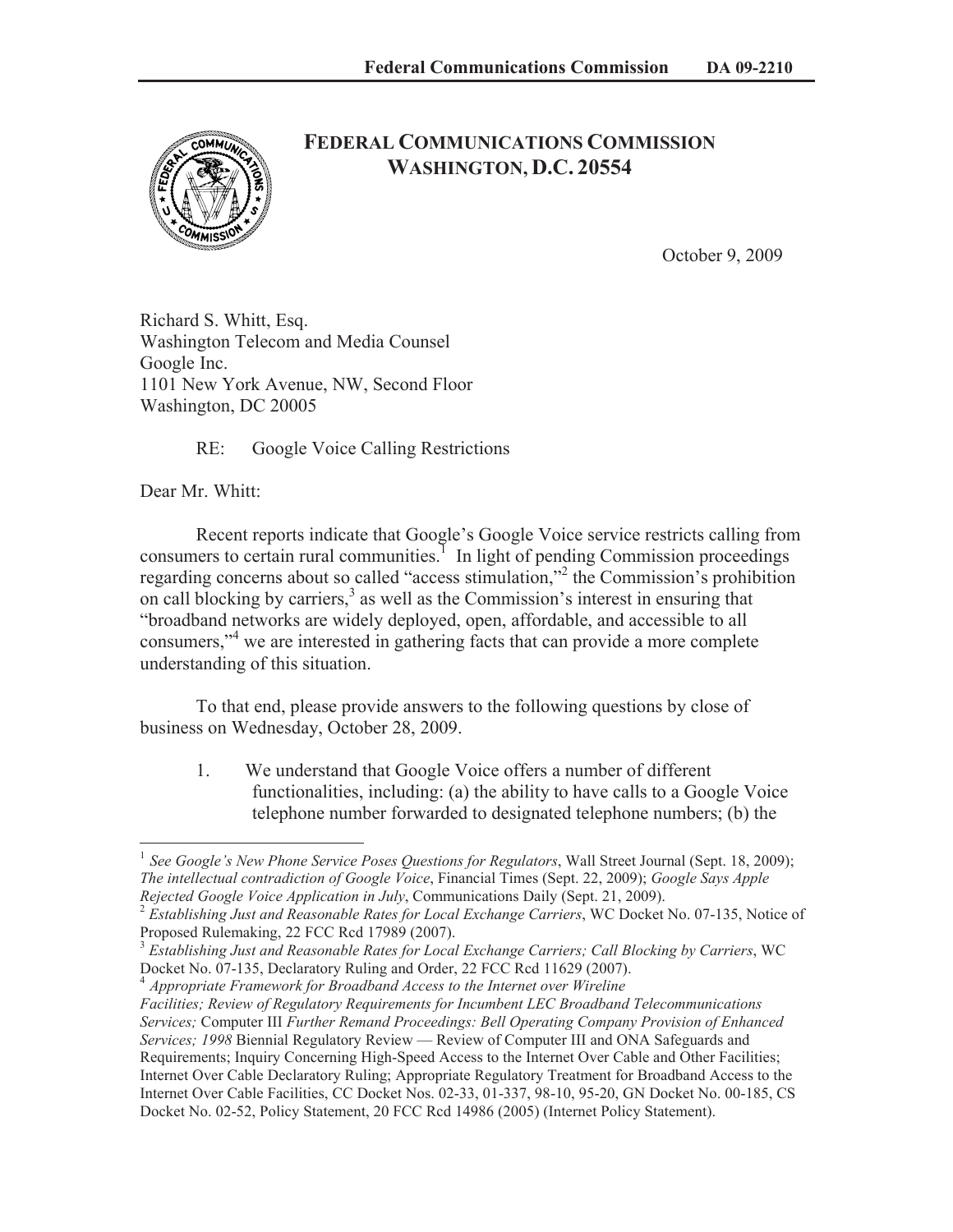ability to place outgoing calls from the Google Voice website; (c) the ability to place outgoing calls from the Google Voice mobile site; and (d) the ability to place outgoing calls by calling your own Google number and signing into the Google voicemail system.

(i) For each of these functionalities, and any other functionalities that allow Google Voice users to place calls, please describe how the Google Voice call is routed and whether calls to particular telephone numbers are restricted. For each functionality for which calls to particular telephone numbers are restricted, please describe the technological means by which those restrictions are implemented.

(ii) How does Google inform Google Voice users about any restrictions in the numbers to which calls can be placed using Google Voice?

(iii) To what extent are each of these Google Voice functionalities offered for free? To what extent, if any, does Google charge for any of these services? Does Google intend to charge at some point for the service? How does Google currently pay for the service?

- 2. Please explain specifically what is meant by "invitation-only."<sup>5</sup> How many users of Google Voice are there at this time? Are there any plans to offer Google Voice on other than an invitation-only basis?
- 3 How does Google believe its various Google Voice services fit within the statutory classifications in the Communications Act of 1934, as amended (the Act) and the Commission's regulatory classifications (*e.g.*, interconnected VoIP)?<sup>6</sup> Do you believe its "invitation-only" subscribership affects the classification of Google Voice in any way? If so, please explain. Does the Google Voice service compete with any services classified as "telecommunications services" under the Act? Is Google Voice a reseller of "telecommunications services?" Please explain your answers.
- 4 How does Google identify the telephone numbers to which it restricts calls? Does it restrict calls to individual telephone numbers, or to particular exchanges or NPA-NXXs? Why does Google Voice restrict calls to these numbers?
- 5 Does Google contract with third parties to obtain inputs for its Google Voice service, such as access to telephone numbers, transmission of telephone calls, and interconnection with local telephone networks? Please provide the names of such third parties.

<sup>&</sup>lt;sup>5</sup> In your September 25, 2009 Google Public Policy Blog, you state that Google Voice is currently "invitation-only, serving a limited number of users." Richard Whitt, Washington Telecom and Media Counsel, Google, *Response to AT&T's letter to FCC on Google Voice*,

http://googlepublicpolicy.blogspot.com/2009/09/response-to-at-letter-to-fcc-on-google.html.  $647$  U.S.C.  $\S$ § 151 et seq.